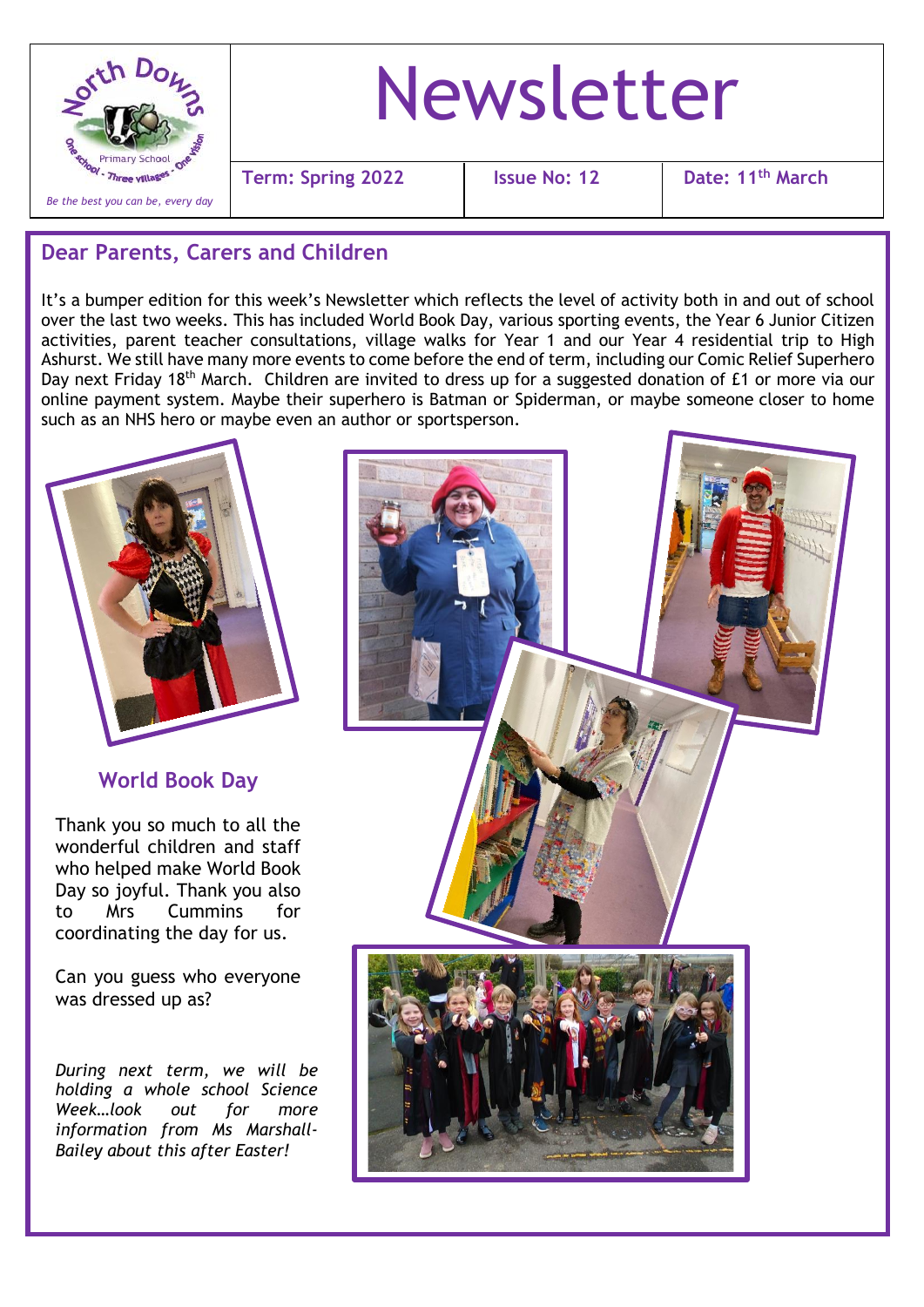#### **CHOIR**

## **Music News from Mrs Mitchell**

Our school choir, comprising children from Years 4-6 is now back in action and meeting every week in preparation for the Dorking Halls Music Festival which takes place at the Halls on Wednesday 15<sup>th</sup> June 2022 at 7pm. This will be a ticketed event for parents/supporters to attend, as we will be joining several other schools to create a massed choir on the main stage. Our main work will be a musical revue called "My Planet, Your Planet" which raises questions about science, natural history, and the environmental challenges facing us all. More information will be sent to participants in due course but do please make a note of the date if your child is attending choir.

#### **INSTRUMENTAL TUITION**

We are currently offering instrumental lessons in piano/keyboard, guitar, brass and flute with some great success stories. Joe (Eagles) & Sammy (Parrots) are both working towards Grade 1 playing French Horn/Trombone whilst Lucian (Nightingales) is now at an incredible Grade 5 standard given that he only started playing in Year 3. Ian Stott, our brass teacher, is extremely keen to take on new pupils. The successes continue as Mary Thorneloe (piano/flute teacher) reports that the following children are preparing for Piano Grades: Alex (Kestrels) - prep test; Owen (Eagles), Lawrence (Parrots), Jack (Macaws) - Grade 1; Heidi (Kestrels) – Grade 2. To keep it in the family, Poppy (Flamingos) is preparing for Grade 1 Flute.

Guitar continues to be a popular choice but, again, our teachers are always looking out for new pupils. For further information about any instrumental tuition please visit the Surrey Arts website:

**<https://www.surreycc.gov.uk/culture-and-leisure/arts/music/lessons-for-children>** Or do contact Mrs Mitchell via the school office.

### **Easter Colouring Competition with Prizes at the Betchworth Village Shop & Café!**

If you're looking for somewhere local to catch up with other school parents and friends, we have a fantastic café in the Betchworth Post Office. The cafe is well known for its amazing coffee, which is roasted right here in Betchworth. We also serve a full range of hot drinks, sandwiches, hot snacks and of course cake!

For parents with children at the Betchworth site, we are just a 300m walk along the footpath, just turn right out of the gate. For parents at Leigh and Brockham, we are on the Old Reigate Road, near the corner of Station Road. We are open Mon-Sat, 9am-3pm.

From Monday until Easter we will be running a children's Easter colouring competition with prizes at the Café, with the winners announced on Tuesday 19th April. The colouring sheets can be collected in the shop or café, from Monday 14th March and either taken home or completed in the café. We hope to see you soon!

From the Team at Betchworth Village Shop & Cafe, Old Reigate Road, Betchworth, RH3 7D



## **Thank You!**

A huge thank you to Milners Carpets in Ashtead for donating our set of fabulous carpet tiles – perfect for outdoor learning. Mrs Ottaway is thrilled!